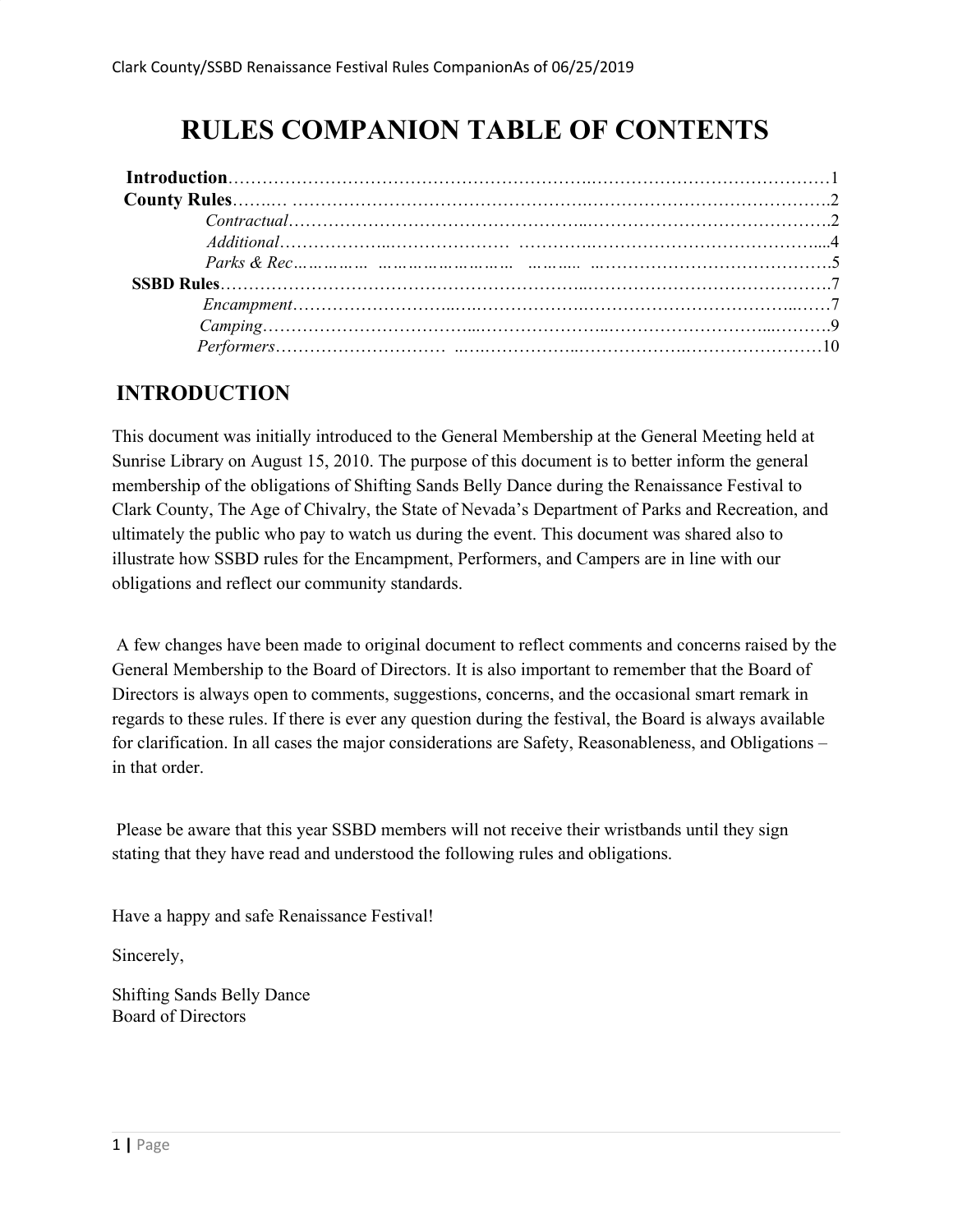# **COUNTY RULES**

# **Contract with P&R**

#### I. Scope of Services

- a. Services to be performed:
	- i. Guild is to perform as a Belly Dance Troupe, dressed in appropriate attire reflective of the Renaissance for all three (3) days of the fair.
	- ii. Guild will ensure that at least ten (10) troupe members are part of the dance performances each day to perform on stages within their encampment.
	- iii. Guild is to participate in the fair parades on Saturday  $\&$  Sunday.
	- iv. Guild may "pass the hat" as part of the performance fee by providing wandering entertainment through the fair as well as in their encampment.
	- v. Guild will ensure that the performances are suitable for children and free of obscenities in keeping with the theme of the fair.
	- vi. Guild is to perform a special show for school children on Friday prior to 1:00pm
	- vii. Guild will ensure that the troupe adheres to all fair rules.
	- viii. Guild may have a vending area for belly dance garb within their encampment and will be responsible for payment of taxes on all goods sold.
	- ix. Guild agrees to participate in agreed upon promotional efforts upon request of the County to promote the fair.
	- x. Participant to provide a complete site map rendering on the template provided by Parks & Rec no later than 30 days prior to faire.
	- xi. Participate in morning notes on Friday, Saturday, and Sunday.
	- xii. Ensure that the guild is set up and ready to operate, with no mundanities (non-period décor items) showing when gates open each day.
- II. Guild/Performer Obligations
	- a. Guild agrees to provide the services outlined in Section I, Scope of Services. Failure to perform will terminate the County's obligation to pay Performer.
	- b. Guild acknowledges that it is an independent contractor; and, as such, is not an employee of Clark County.
	- c. Guild will provide a list of membership prior to the opening of the fair.
	- d. Guild understands and acknowledges that, as an independent contractor, it is responsible for obtaining and carrying all applicable insurance, including but not limited to: Auto, health, general liability and workers compensation coverage.
		- i. Guild must provide a certificate of commercial general liability insurance naming Clark County c/o Purchasing & Contracts Division, 500 South Grand Central Parkway, 4<sup>th</sup> Floor, Las Vegas, NV 89155 as additional insured in an amount not less than One Million Dollars (\$1,000,000) per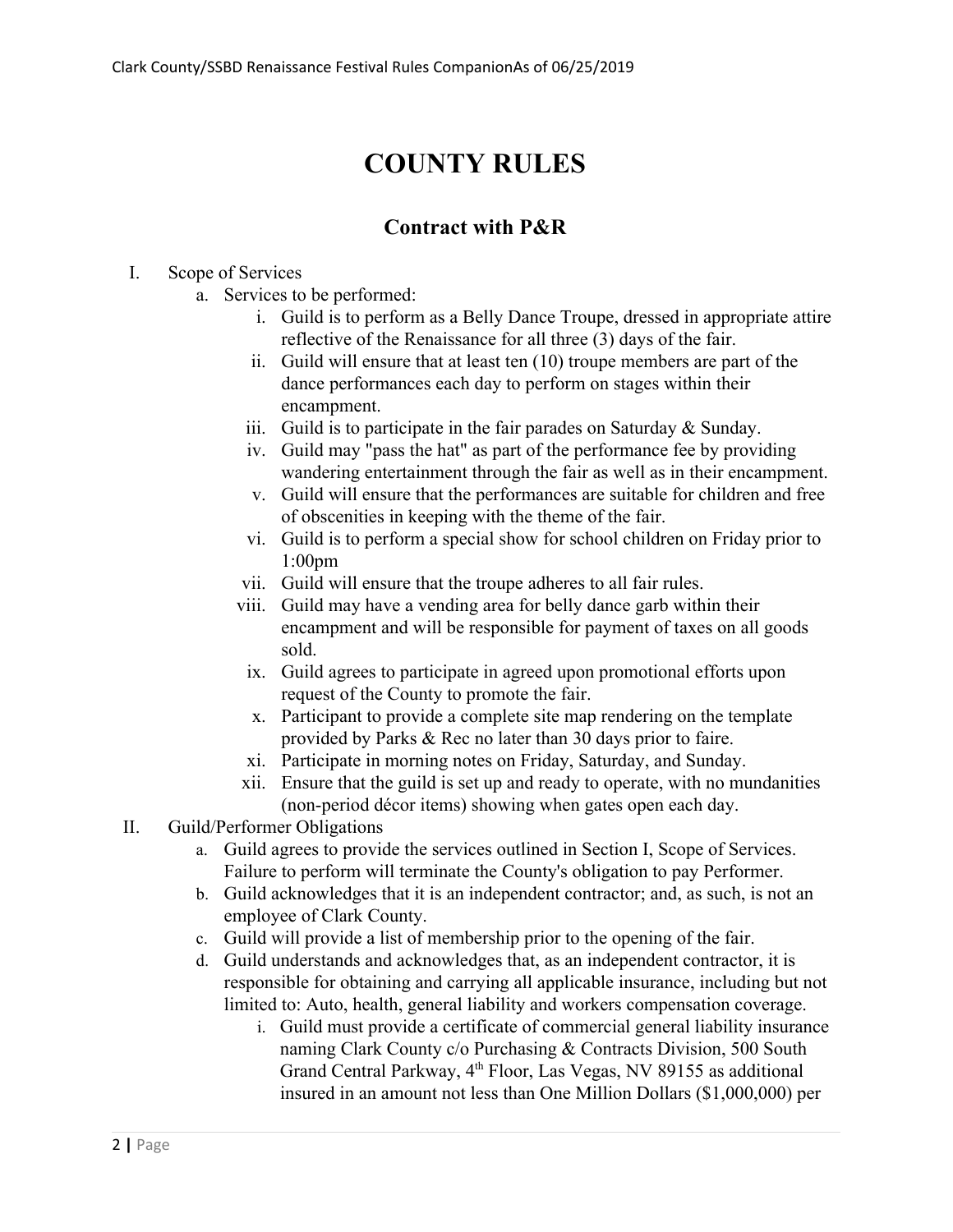occurrence, Two Million Dollars (\$2,000,000) aggregate. The required Certificate of Insurance must be received by the Department of Parks & Recreation no later than ten (10) business days prior to the event date.

- e. Guild agrees to hold harmless the County, its officers, employees and agents from any liability for injury or damage that may occur as a result of the negligent acts or omissions of its members, employees and/or agents.
- f. Guild understands and agrees that the sale or distribution of alcoholic beverages during fair hours is strictly prohibited unless conducted through proper County ordinances and procedures which are hereby made a part of this agreement. (We will not sell alcohol).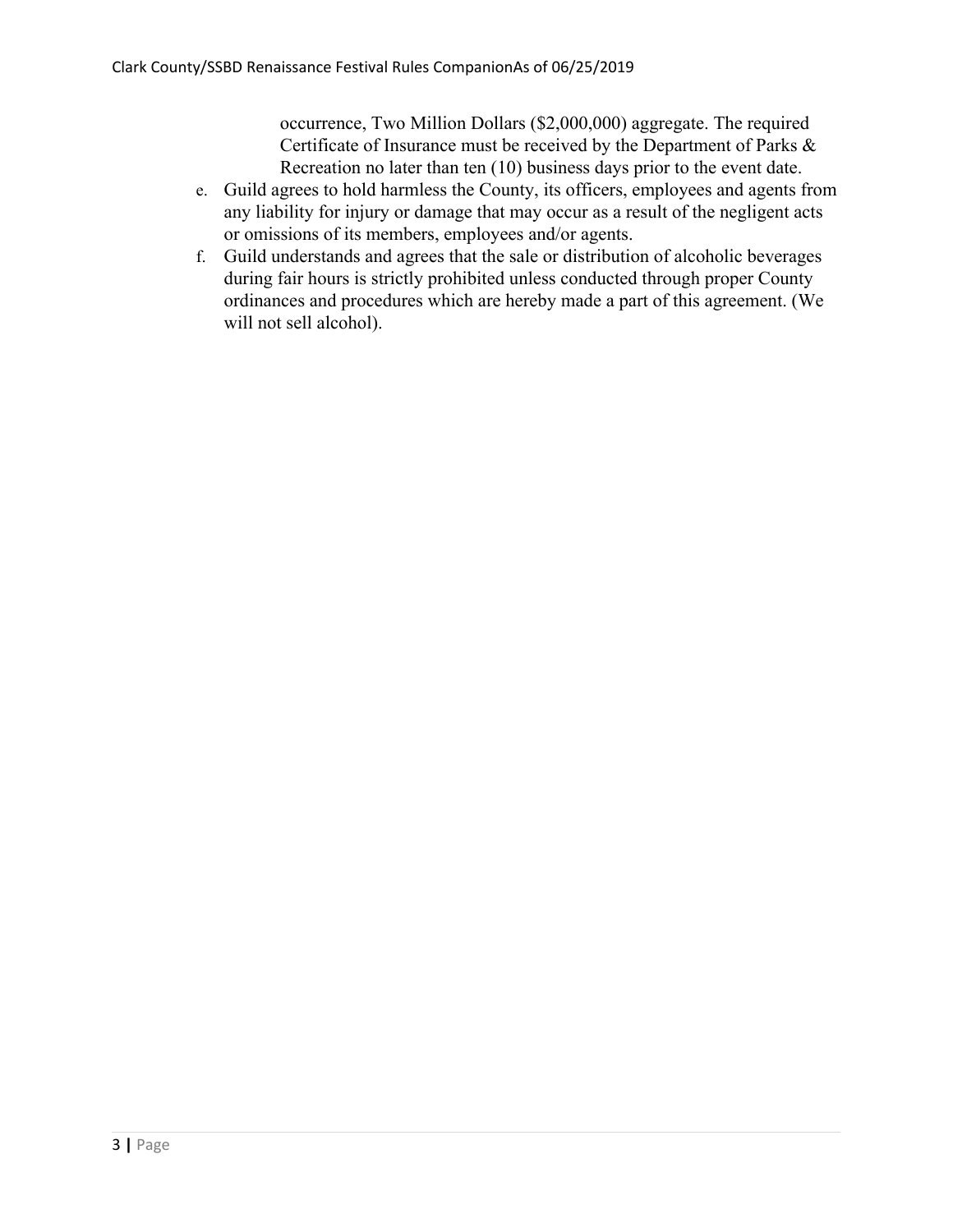#### **PARKS AND REC Letter with additional information… Highlights**

- No alcohol or weapons will be sold until after 2pm on Friday, with the exception of toy weapons such as wooden swords, and shields, which have been approved by faire staff.
- All vendors shall remain open [until 10:00pm on Saturday]. Guilds are expected to have some representation of their encampments during all fair hours.
- All vendors and encampments must remain open until 5pm [on Sunday]. Vendors must be open for the public during these hours and guilds should have some representation of their membership on the grounds during the late hours (after 6pm).
- NO ONE WILL BE ALLOWED INTO THE FAIR WITHOUT CREDENTIALS FROM THURSDAY AT 6PM UNTIL CLOSE OF FAIR ON SUNDAY... You will need to remove your car immediately after unloading it.

Letter Section: IN ADDITION

- Overnight camping in your guild area only. All park rules apply as to fires, trash, and noise.
- Twenty-four hour security begins on Friday. However, per park regulations, the County is not responsible for lost or stolen property.
- Daily meeting at 9am Main Jousting Arena Friday, Saturday & Sunday. The Guild master requires a minimum of one guild member to attend morning notes each day at the main jousting ring at 9am.
- Royal Parades: One daily Saturday & Sunday required attendance: Required attendance from members of the guilds and Queens and Kings in attendance.
- Fires: You can have fires as long as they are built in some sort of container. You must however put a screen over any open fire. Chicken wire or fine mesh is required to help prevent burning embers from flying out of the flames. No fires allowed on open ground. ALL VENDORS AND GUILDS MUST HAVE A FIRE EXTINGUISHER! THE TYPE OF FIRE EXTINGUISHER REQUIRED IS A 2A10BC 51LBS. As a courtesy to all guilds and vendors, a fire extinguishing company will be on site both Wednesday and Thursday to certify extinguishers are at the proper code for the state of Nevada and to refill extinguishers. There will be a nominal fee for this service.
- DUE TO PAST BEHAVIORS, A ZERO TOLERANCE POLICY FOR VERBAL ABUSE TO CLARK COUNTY WORKERS HAS BEEN IMPLEMENTED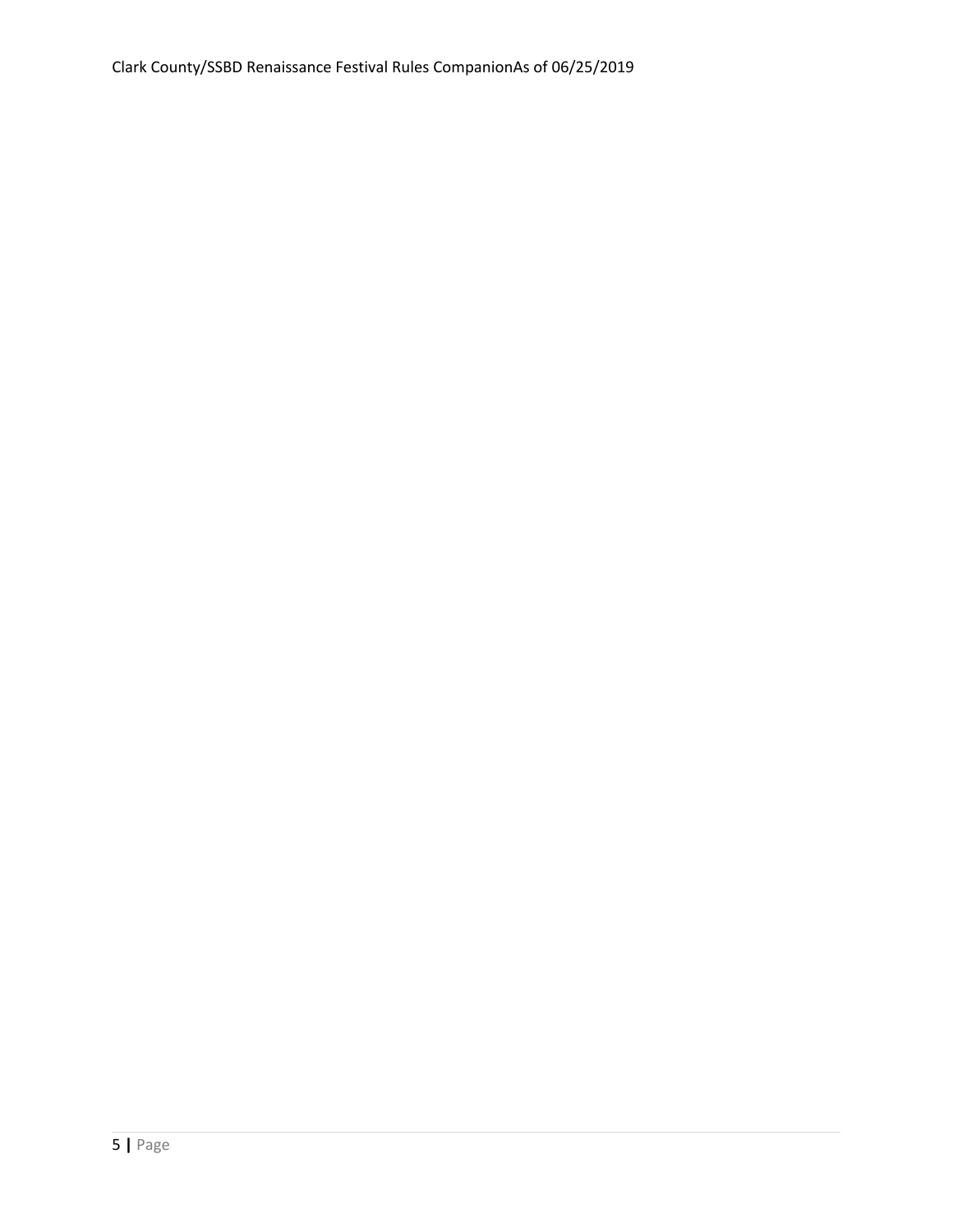#### **PARKS & REC GENERAL RULES from: http://www.accessclarkcounty.com/depts/parks/Pages/home\_page.aspx**

# **Prohibited:**

- Excessively loud music from external or internal vehicle speakers or portable radios. Excessively loud music is defined as music at a level that annoys other park users or park neighbors.
- Discharging of any firearms, or carrying, possessing or discharging any fire crackers, rockets, torpedoes, or other fireworks, slingshots, boomerang within any County facility or park without written approval from the Director of Parks & Recreation or designee.
- Fires, other than those in picnic stoves, grilles, braziers, or fire pits provided for that purpose or as approved by the Director of Parks & Recreation or designee.
- Consumption of alcoholic beverages except in designated areas. It is prohibited to consume alcoholic beverages on roadways, parking lots, playgrounds, swimming pools, athletic fields, tennis courts, community centers and at youth events without prior approval of the Director of Parks & Recreation or designee.
- Sale or bartering of goods/services, food and/or beverages, without prior approval of the Director of Parks & Recreation or designee
- Glass containers

# **General Rules:**

- Park hours are from 6:00 a.m. to 11:00 p.m. and all persons shall leave the park facility no later than 11:00 p.m., except with the approval of the Director of Parks & Recreation or designee.
- Dogs and cats under control of a handler and on a leash no longer than six (6) feet are allowed in County parks. All other animals are prohibited without permission from the Director of Parks & Recreation or designee. No animals (except certified service animals) are allowed in buildings. Any individual(s) engaged in conducting animal shows, events, or obedience schools require permission from the Director of Parks & Recreation or his/her designee to schedule such events at any Clark County facility.
- No motor vehicles are allowed or permitted off roadways or parking lots in the parks without permission from the Director of Parks & Recreation or designee. Bicycle and moped operators will adhere to all regulations governing motor vehicles
- Parking is permitted only in designated areas. Any vehicle left overnight in any County park is subject to citation and towing.
- All groups will confine themselves to their reserved area. Absolutely no County equipment, picnic tables, trash cans, etc. may be moved from or into an area without permission from the Director of Parks & Recreation or designee
- Special facilities; i.e., archery range, model boats, model carts, etc., have rules designed and posted for those particular areas. Please refer to and adhere to posted rules.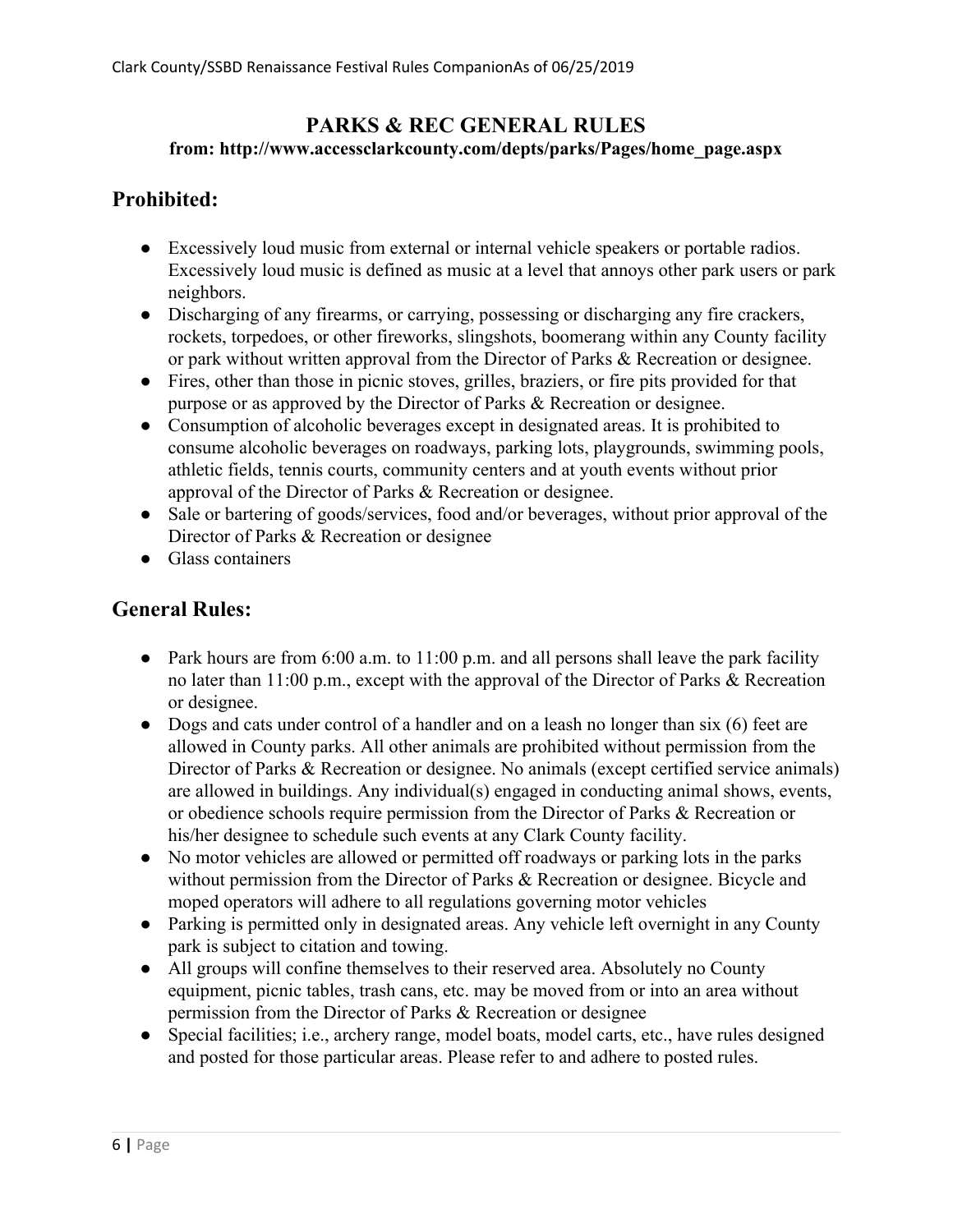Clark County/SSBD Renaissance Festival Rules CompanionAs of 06/25/2019

● In addition to possible misdemeanor penalties under Clark County Code, Section 19.04.080, any violation of a facility rule may result in cancellation of permits and forfeiture of all service charges and deposits.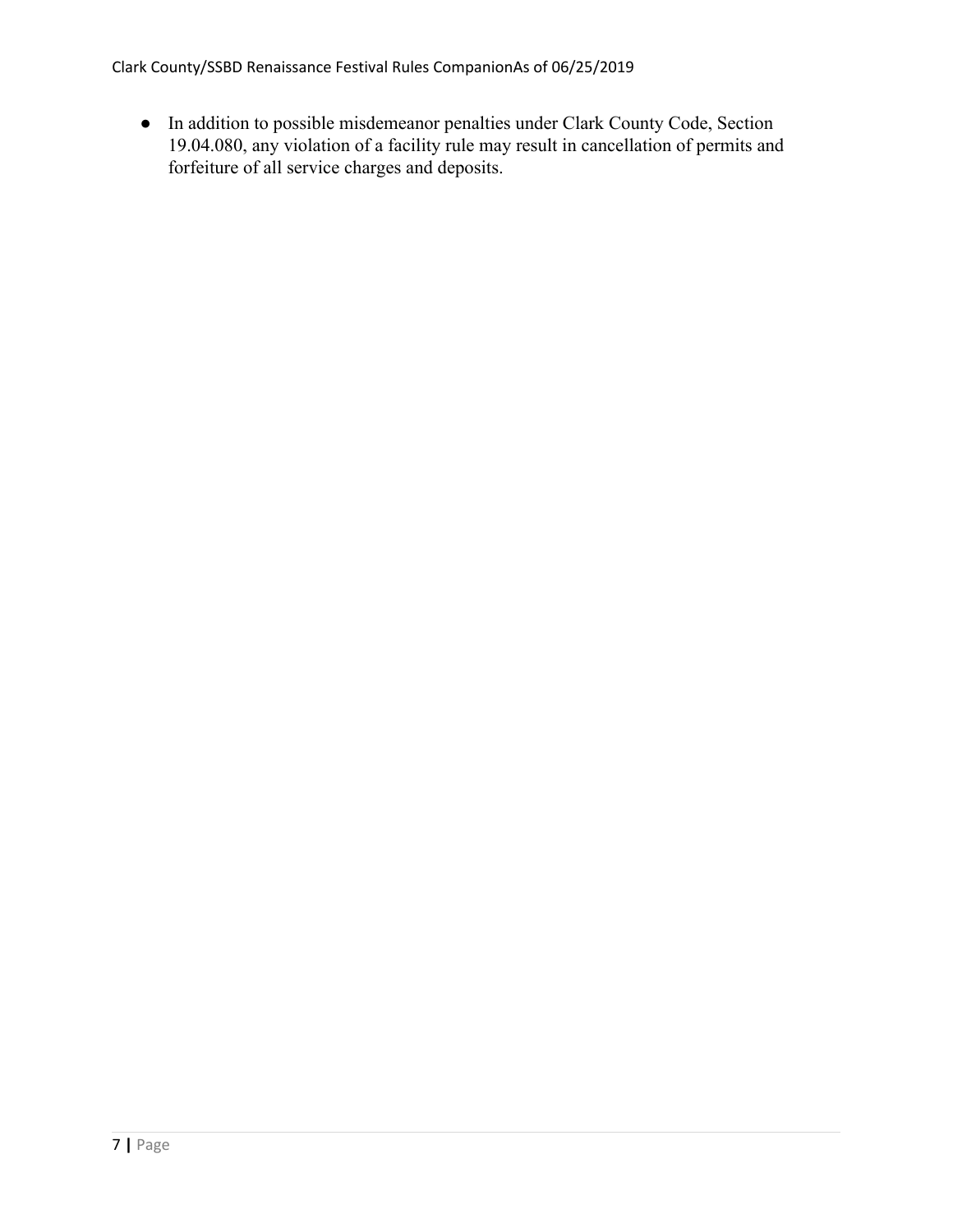# **SSBD RULES**

#### **SSBD ENCAMPMENT RULES**

- 1. Everyone within the encampment *must* be in period garb at all times, including after the park is closed (for security reasons).
- 2. For insurance purposes, everyone that enters the encampment *must* sign a non-liability waiver.
- 3. All persons camping at our site and performing on our stage must be current members of Shifting Sands Bell Dance. Exceptions must be approved by the Board of Directors.
- 4. Non-Camping/Non-Performing Volunteers need to be in period garb and sign a waiver, but do not need to be members of SSBD to donate their time.
- 5. Guests, families, and friends of SSBD who have been invited into the encampment must be in period garb at all times and *must* sign a waiver, but they do not need to become members. The member who invited them into the encampment must be physically with them at all times and is responsible for their behavior.
- 6. Intoxicated and/or disorderly persons within the encampment will be handed over to park security.
- 7. Food and drink publicly consumed (in the pavilions, on the benches, or in view of the paying public) must be done in a fashion consistent with the Renaissance Period and without modern trappings. Paper plates, paper cups, plastic utensils or obvious modern containers are not to be used in public but may be used out of sight of the public (e.g. within a tent).
- 8. Any member of SSBD and their guest may sit in the main pavilions if they are in period garb and have signed a waiver. Since alcohol is served at the event, we expect all members to use discretion if bringing it into the pavilions, which may be allowed with prior permission.
- 9. Only "period-looking" food is allowed in the main pavilions, as well as "period" containers for food and beverage. Glass containers are discouraged because of possible breakage and danger to performers and others in bare feet. Please clean up after yourself if you choose to eat in the main pavilions.
- 10. No smoking is allowed in the main pavilions, except for the hookahs.
- 11. You may take pictures within the encampment, however, use discretion. Taking a few quick photos around the site is permitted. Please do not set up something like a prolonged, professional photo shoot in the main pavilions with all your friends, unless you have permission from the Board of Directors.
- 12. If you need to make a call or answer one, please go someplace where the public cannot see you using your phone such as in your tent or outside the encampment. Never use your cell phone in the main pavilions!
- 13. Do not store personal items in the main pavilions or audio tent. Please also do not store personal items in the tents of campers unless you have permission to do so. SSBD is not liable for any lost or stolen items.
- 14. There will be a dressing room with full length mirror and shelves set up behind the main pavilions. Performers may leave their props and other gear in that area while on stage. If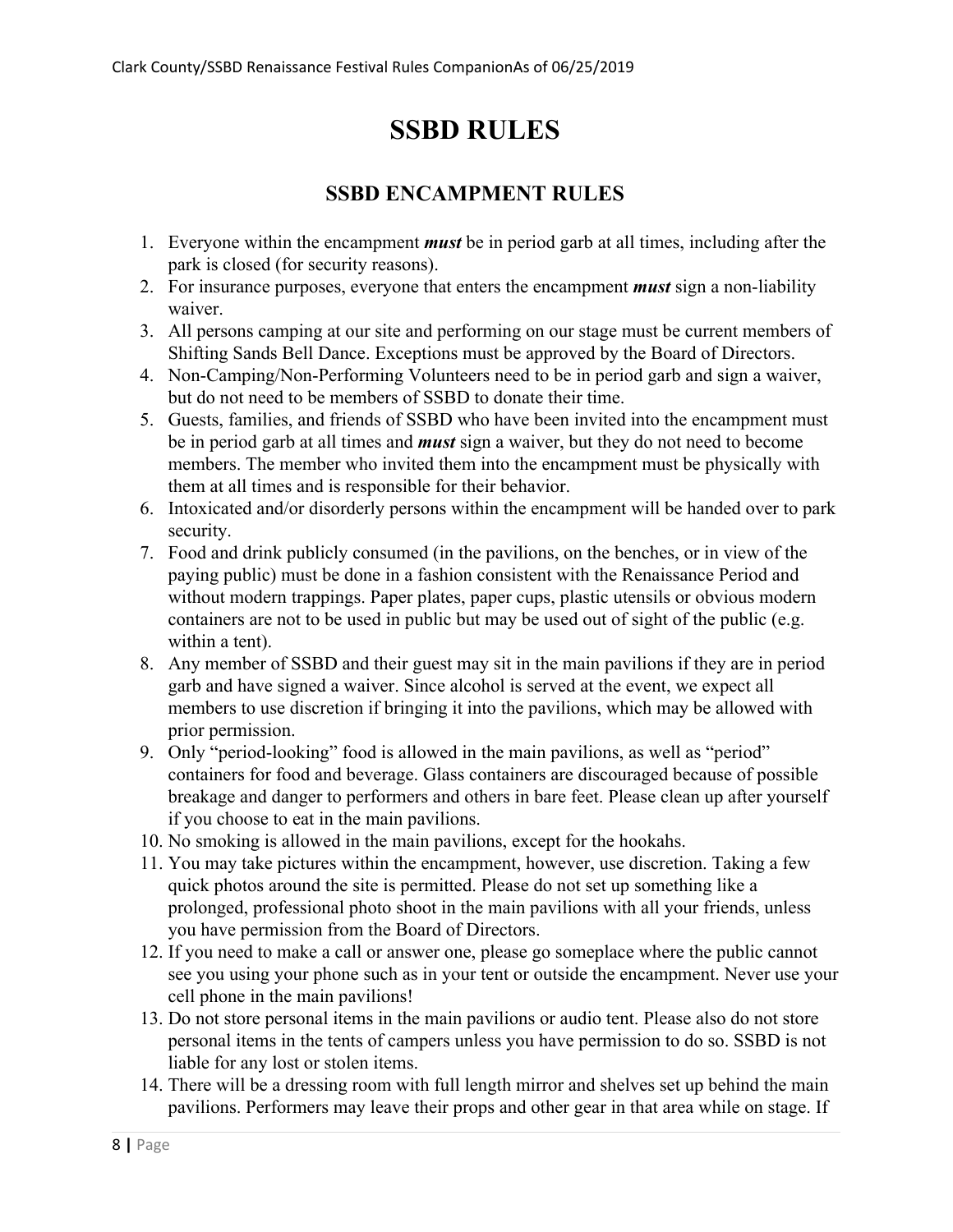you have valuables that need protection, leave them with a friend outside the encampment or someone you know and trust within the encampment.

- 15. The performance schedule and a clock will be posted in the audio tent. This tent houses the sound system and convenience items for the campers and performers.
- 16. Only trained sound technicians may operate the sound system. Training will occur daily prior to the opening of Faire after the sound system has been set-up with power provided by Parks & Rec.
- 17. The sound system is for scheduled performers only, and will be turned off and locked at 10:00pm each night.
- 18. SSBD rents port-o-potties for use by the membership. It is not to be used by guests, friends, or family. No vandalism or destruction of property will be permitted and will be dealt with.
- 19. The Volunteer Coordinator Team will maintain the Guard Schedule and other volunteer schedules; and will be camping on site throughout the festival.
- 20. Per Parks & Recreation rules, beginning in 2015, there will be no dogs allowed at the event. The only exceptions will be service dogs and the greyhound adoption group.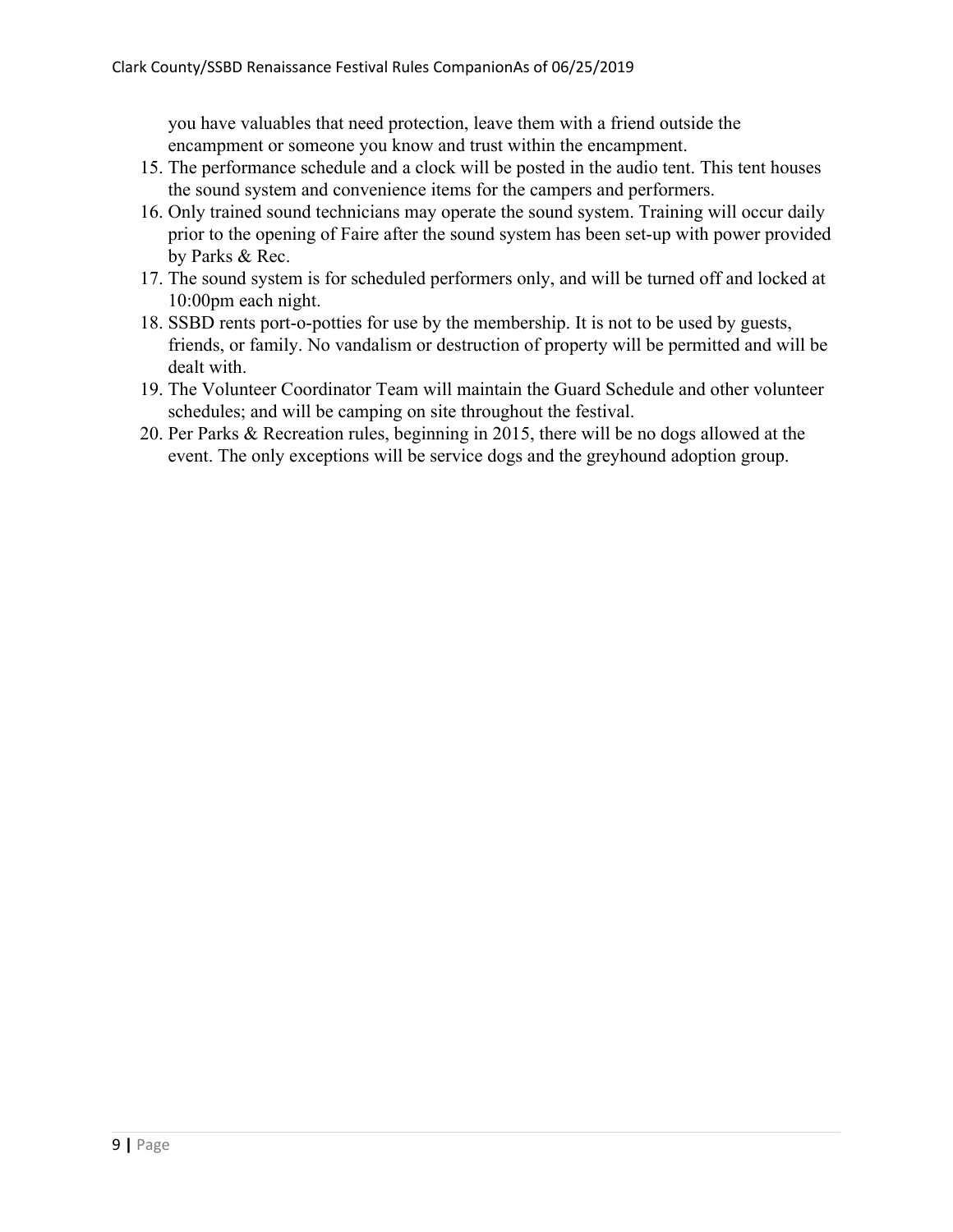# **SSBD CAMPING RULES**

- 1. All campers must be members of Shifting Sands Belly Dance and must sign a non-liability waiver. Any exceptions must be approved by the board of directors.
- 2. All campers must volunteer at least two hours of time to the SSBD encampment during the event and for either setup or teardown.
- 3. All campers must help set up the SSBD encampment before setting up their own tent.
- 4. Mundane tents must be fully covered and must remain standing during the three days of the event. No tent may be collapsed during this time.
- 5. All campers, or a representative of each dance troupe that is camping, must attend the daily encampment meetings to receive information from Parks and Recreation (P&R). Two SSBD members attend the mandatory P&R morning meetings (approximately 9:00 a.m.) to receive notices concerning all guilds and performers at Ren Fest. Then, at approximately 9:30 a.m., they return to the SSBD encampment and pass on that info.
- 6. Each tent must have a personal fire extinguisher (required by SSBD as a safety issue). P&R will have a fire extinguisher company on site for anyone who wants to have their fire extinguisher serviced. They will charge a nominal fee.
- 7. Individual fire pits must be 12 inches above the ground and must have a wire/mesh screen to cover the flames. You must stay with your fire pit until it is completely out.
- 8. We recommend that each tent have a first aid kit.
- 9. Campers are expected to walk in the morning parades on Saturday and Sunday. This is a requirement in our contract with P&R.
- 10. All campers must submit their names by the date designated each year by the Board of Directors. These names will be included in the list submitted to P&R for the wristbands (credentials) that allow members free entrance to the Renaissance Festival. The wristbands will not be available for pick up until Thursday morning at set-up and will be issued at the SSBD encampment.
- 11. Prior campers, volunteer participation, behavior, and on-time dues payers are factors in consideration for tent space. Just because you received a spot last year, does not guarantee a space the next year. P&R can and most likely will change lay-outs of our encampment area.